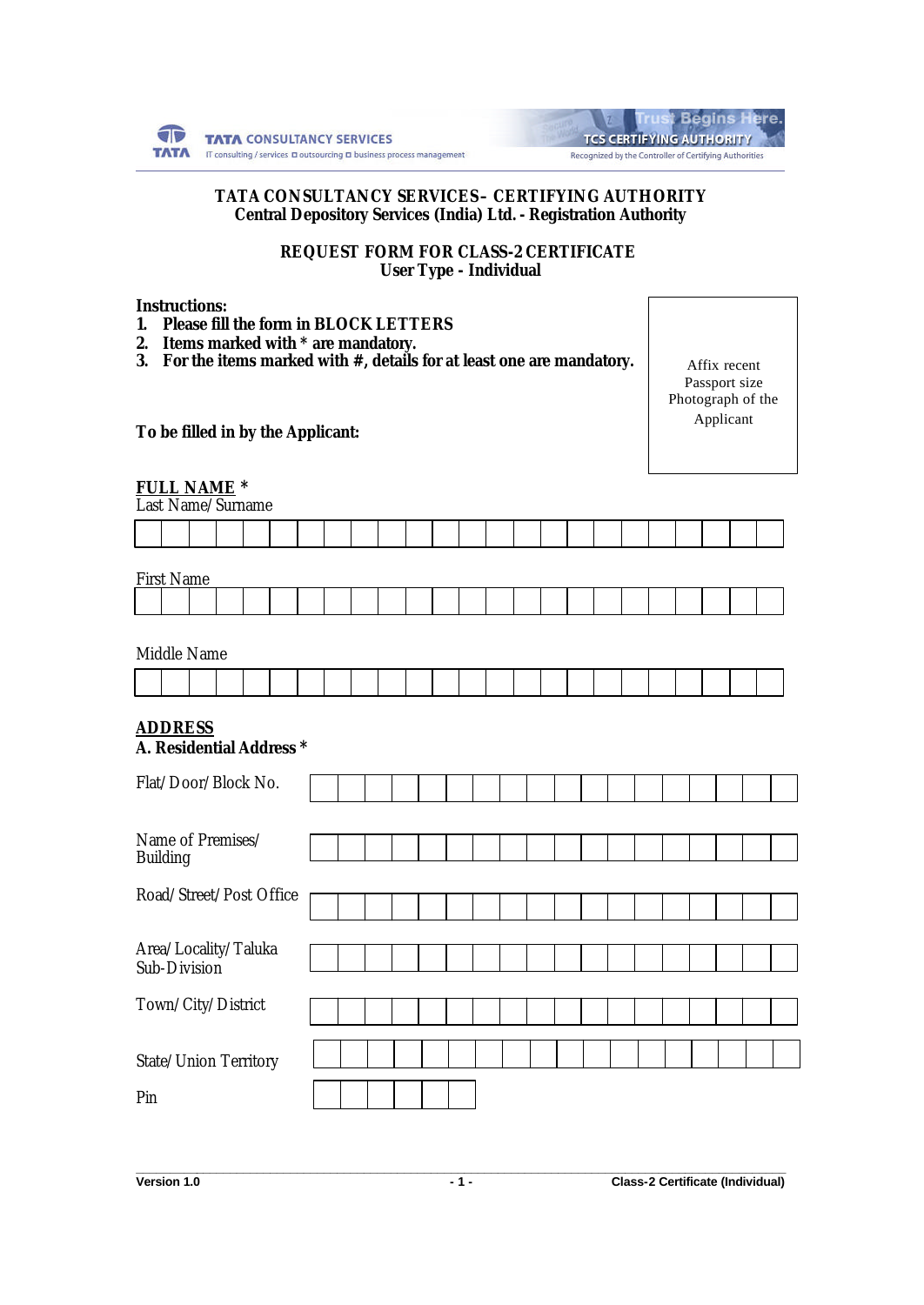| <b>TATA CONSULTANCY SERVICES</b><br>IT consulting / services D outsourcing D business process management |           |  |    |               |                       |  | <b>TCS CERTIFYING AUTHORITY</b><br>Recognized by the Controller of Certifying Authorities |  | i Begins Here. |  |
|----------------------------------------------------------------------------------------------------------|-----------|--|----|---------------|-----------------------|--|-------------------------------------------------------------------------------------------|--|----------------|--|
| Telephone No.                                                                                            |           |  |    |               |                       |  |                                                                                           |  |                |  |
| Fax                                                                                                      |           |  |    |               |                       |  |                                                                                           |  |                |  |
| Mobile Phone No.                                                                                         |           |  |    |               |                       |  |                                                                                           |  |                |  |
| <b>B.</b> Office Address                                                                                 |           |  |    |               |                       |  |                                                                                           |  |                |  |
| Name of Organisation                                                                                     |           |  |    |               |                       |  |                                                                                           |  |                |  |
| Flat/Door/Block No.                                                                                      |           |  |    |               |                       |  |                                                                                           |  |                |  |
| Name of Premises/<br>Building/Village                                                                    |           |  |    |               |                       |  |                                                                                           |  |                |  |
| Road/Street/Post Office                                                                                  |           |  |    |               |                       |  |                                                                                           |  |                |  |
| Area/Locality/Taluka<br>Sub-Division                                                                     |           |  |    |               |                       |  |                                                                                           |  |                |  |
| Town/City/District                                                                                       |           |  |    |               |                       |  |                                                                                           |  |                |  |
| State/Union Territory                                                                                    |           |  |    |               |                       |  |                                                                                           |  |                |  |
| Pin                                                                                                      |           |  |    |               |                       |  |                                                                                           |  |                |  |
| Telephone No.                                                                                            |           |  | -- |               |                       |  |                                                                                           |  |                |  |
| Fax                                                                                                      | Area Code |  | -- | Telephone No. |                       |  |                                                                                           |  |                |  |
|                                                                                                          | Area Code |  |    | Fax No.       |                       |  |                                                                                           |  |                |  |
| <b>ADDRESS FOR COMMUNICATION*</b><br>(Tick as applicable)                                                |           |  |    |               |                       |  |                                                                                           |  |                |  |
| <b>Residential Address</b>                                                                               |           |  |    |               | <b>Office Address</b> |  |                                                                                           |  |                |  |
| <b>E-MAIL ADDRESS *</b>                                                                                  |           |  |    |               |                       |  |                                                                                           |  |                |  |
| <b>FATHER'S NAME*</b>                                                                                    |           |  |    |               |                       |  |                                                                                           |  |                |  |
| Last Name/Surname                                                                                        |           |  |    |               |                       |  |                                                                                           |  |                |  |
|                                                                                                          |           |  |    |               |                       |  |                                                                                           |  |                |  |

**Version 1.0 - 2 - Class-2 Certificate (Individual)**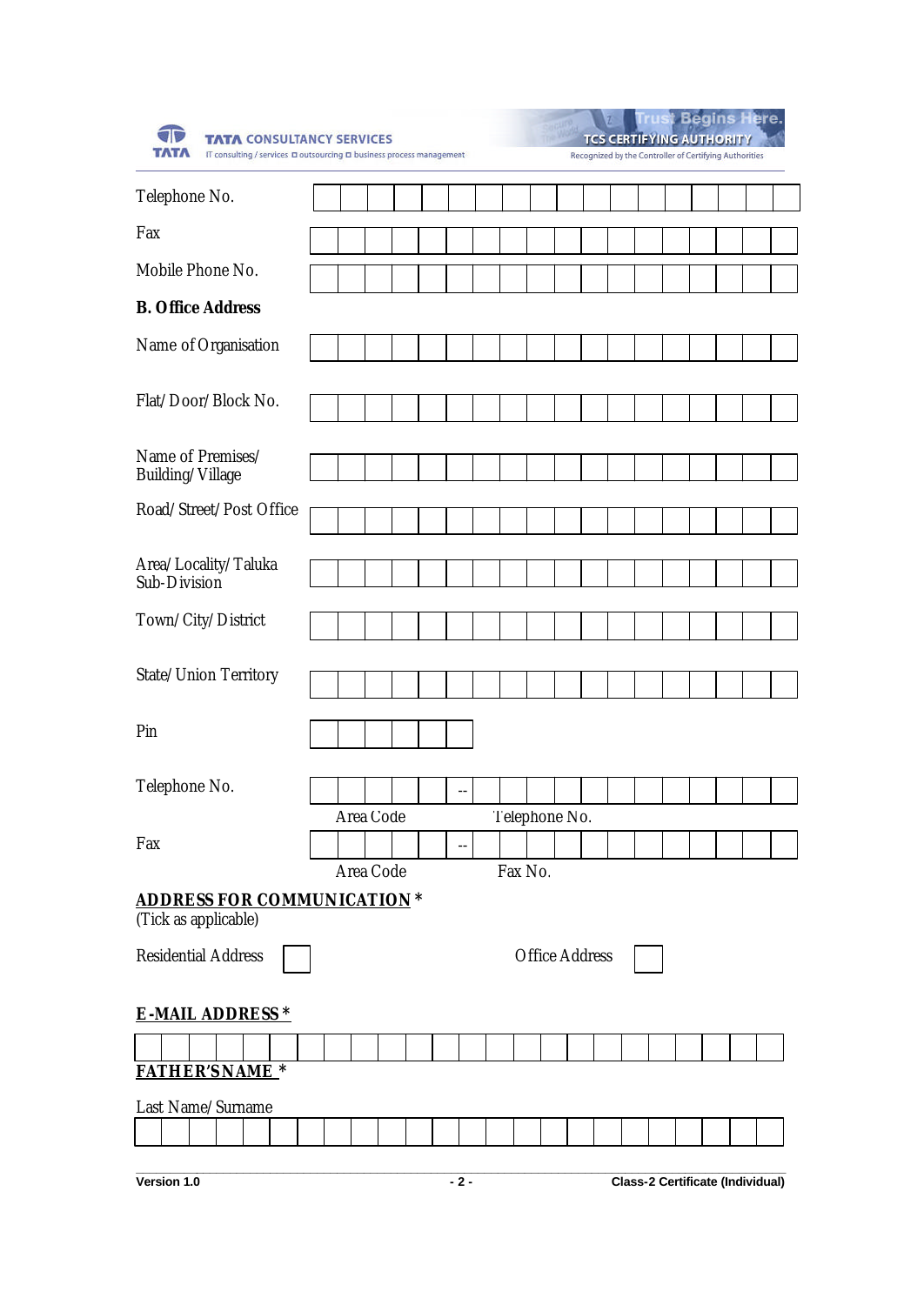

| <b>Trust Begins Here.</b>                              |
|--------------------------------------------------------|
| <b>TCS CERTIFYING AUTHORITY</b>                        |
| Recognized by the Controller of Certifying Authorities |

|                                                                          | <b>First Name</b> |  |  |  |  |  |  |  |  |  |  |  |  |        |          |  |            |  |  |
|--------------------------------------------------------------------------|-------------------|--|--|--|--|--|--|--|--|--|--|--|--|--------|----------|--|------------|--|--|
|                                                                          |                   |  |  |  |  |  |  |  |  |  |  |  |  |        |          |  |            |  |  |
|                                                                          | Middle Name       |  |  |  |  |  |  |  |  |  |  |  |  |        |          |  |            |  |  |
| SEX <sup>*</sup><br>(Tick as applicable)<br>Male                         |                   |  |  |  |  |  |  |  |  |  |  |  |  | Female |          |  |            |  |  |
| DATE OF BIRTH (DD/MM/YYYY)*                                              |                   |  |  |  |  |  |  |  |  |  |  |  |  |        | $\prime$ |  | $\sqrt{2}$ |  |  |
| <b>NATIONALITY*</b>                                                      |                   |  |  |  |  |  |  |  |  |  |  |  |  |        |          |  |            |  |  |
| Visa details, in case of Foreign Nationals<br><b>CREDIT CARD DETAILS</b> |                   |  |  |  |  |  |  |  |  |  |  |  |  |        |          |  |            |  |  |
| Credit Card Type                                                         |                   |  |  |  |  |  |  |  |  |  |  |  |  |        |          |  |            |  |  |
| Credit Card No.                                                          |                   |  |  |  |  |  |  |  |  |  |  |  |  |        |          |  |            |  |  |
| Issued By                                                                |                   |  |  |  |  |  |  |  |  |  |  |  |  |        |          |  |            |  |  |
| <b>PASSPORT DETAILS #</b>                                                |                   |  |  |  |  |  |  |  |  |  |  |  |  |        |          |  |            |  |  |
| Passport No.                                                             |                   |  |  |  |  |  |  |  |  |  |  |  |  |        |          |  |            |  |  |
| Passport Issuing Authority                                               |                   |  |  |  |  |  |  |  |  |  |  |  |  |        |          |  |            |  |  |
|                                                                          |                   |  |  |  |  |  |  |  |  |  |  |  |  |        |          |  |            |  |  |
| Passport Expiry Date                                                     |                   |  |  |  |  |  |  |  |  |  |  |  |  |        |          |  |            |  |  |